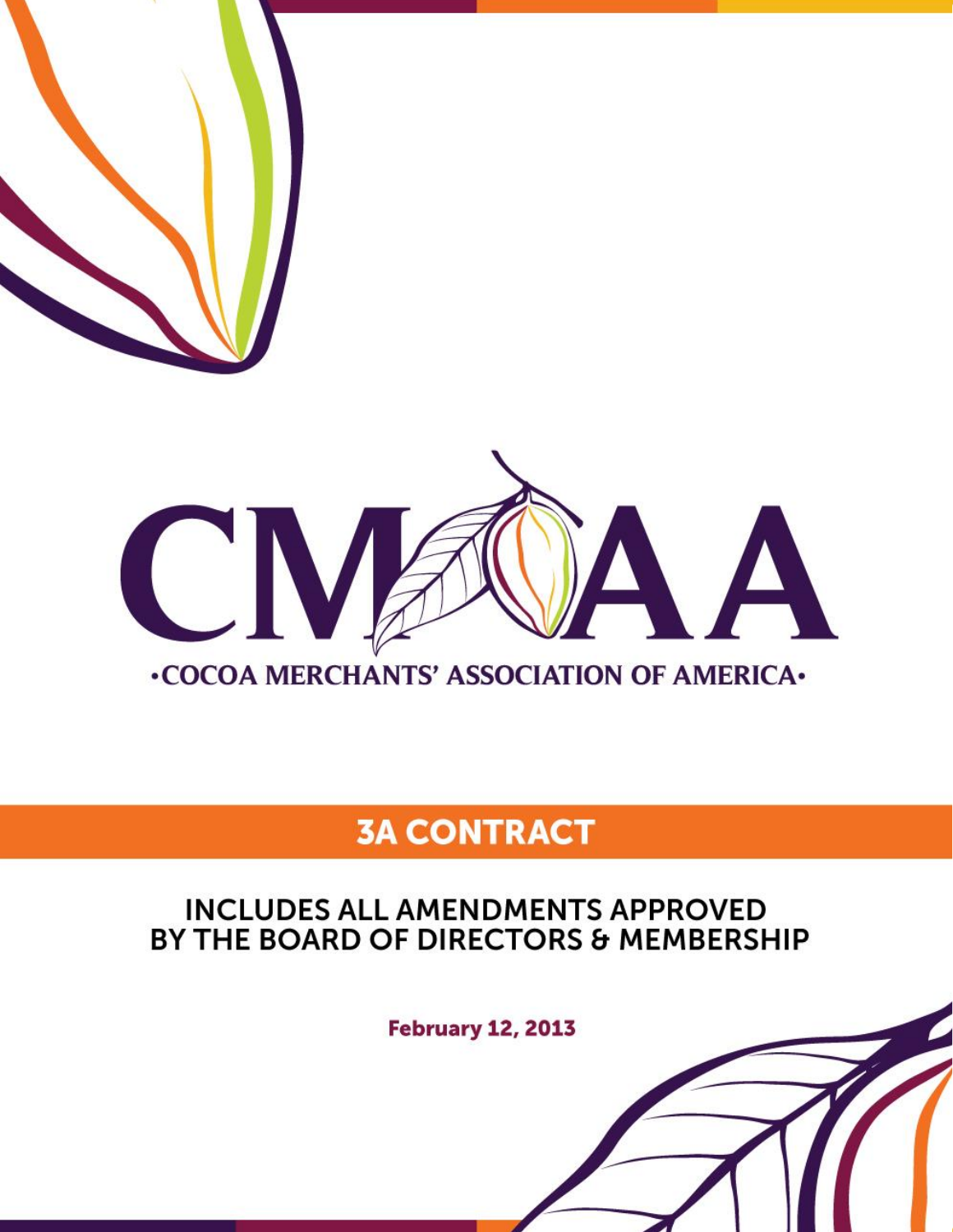# **CMAA 3A CONTRACT**

Includes all amendments approved by the Board of Directors and Membership February 12, 2013

# **TABLE OF CONTENTS**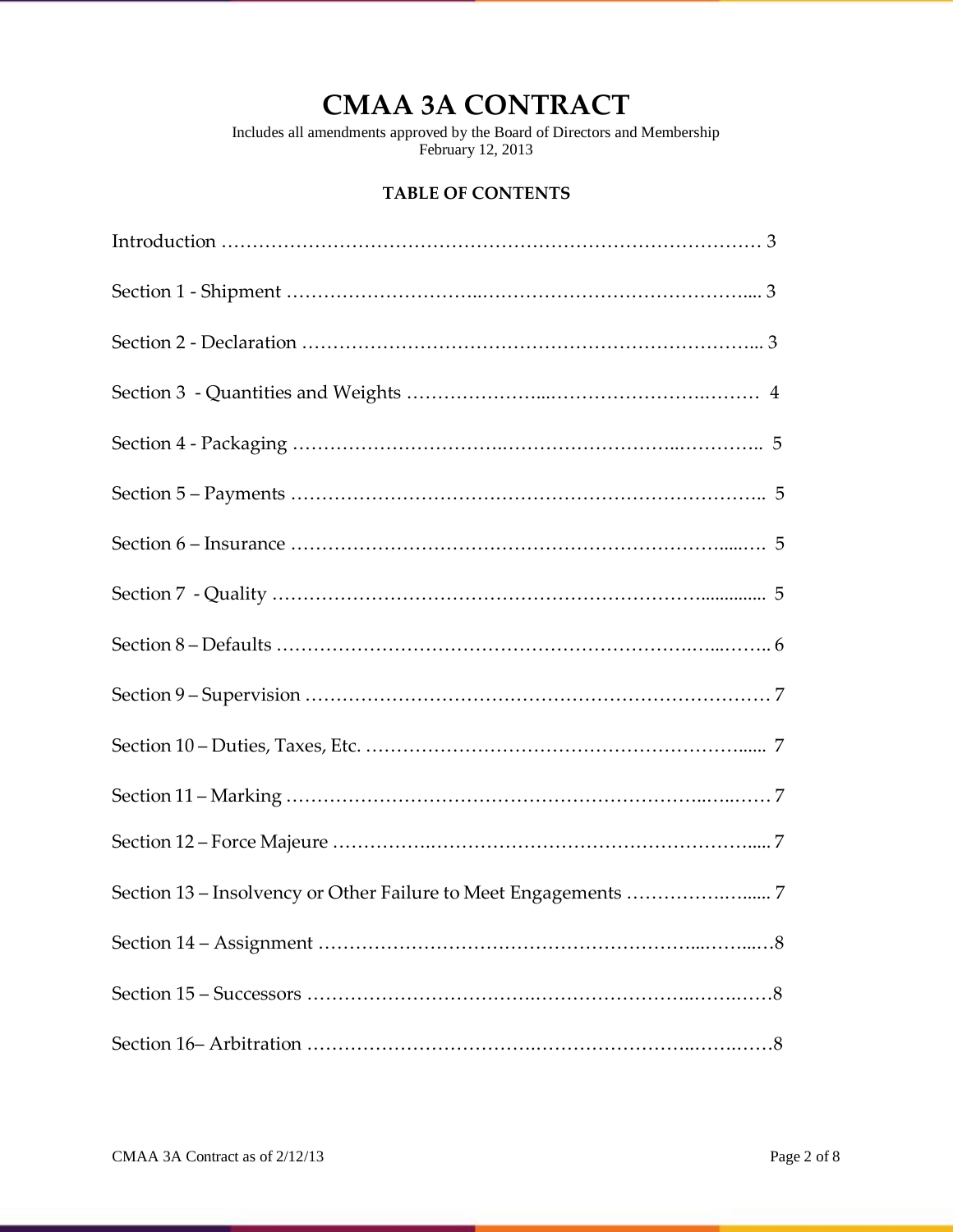# **THE COCOA MERCHANTS' ASSOCIATION OF AMERICA, INC.**

# **CMAA STANDARD CONTRACT 3A RULES AND DEFINITIONS**

#### **GOVERNING SALES OF COCOA ON COST, INSURANCE, AND FREIGHT (CIF) BASIS**

#### **INTRODUCTION**

A Cocoa Merchants' Association of America, Inc Standard 3A Contract will include terms such as, Quantity, Description, Quality, Destination and Price as well as the terms in this document.

The wording "Subject to terms of Standard Contract 3A of The Cocoa Merchants' Association of America, Inc." or a clause, phrase or sentence of equal or similar import, shall be understood to incorporate the full terms of Contract 3A as hereinafter set forth as though said Contract 3A were fully written into the contract. Subject to terms of The International Chamber of Commerce ("INCOTERMS") as amended from time to time and the rules and conditions herein unless negated by specific agreement herein. Where, however, a contract contains terms in addition to, supersede the terms of Contract 3A.

#### **SECTION 1 – SHIPMENT**

The word "Shipment" shall mean shipment by steamer and/or steamers. Motor-ships shall be deemed steamers.

The word "Vessel" shall mean steamer or motor-ship.

"Immediate Shipment" shall mean shipment within 15 calendar days from date of contract.

"Prompt Shipment" shall mean shipment within 30 calendar days from date of contract.

"Direct Shipment" shall mean shipment not involving transshipment.

"Indirect Shipment" shall mean shipment involving transshipment.

The date of the "on board" Bill-of-Lading shall be proof of date of shipment.

Partial shipments may or may not be permitted.

Any export-duty or bounty in the country of production is for account of seller.

**1A-Containers:** If this contract covers a sale of cocoa beans, shipment in containers shall not be allowed without Buyer's consent. If such consent is given, shipment shall be effected under observance of the 'Standard Guidelines for Shipment of Cocoa Beans in Containers' as amended from time to time by the Board of Directors.

#### **SECTION 2 – DECLARATION**

Each Bill of Lading from origin and/or Ship's Delivery Order shall be treated as a separate contract. Received on board Bills of Lading shall be proof and evidence of time of shipment.

To be communicated to Buyer, as soon as known by Seller, direct or through Seller's Agent, by electronic communication or facsimile transmission, and confirmed in writing, with name of steamer, quantity, grade, contract date, port of shipment and destination.

CMAA 3A Contract as of  $2/12/13$  Page 3 of 8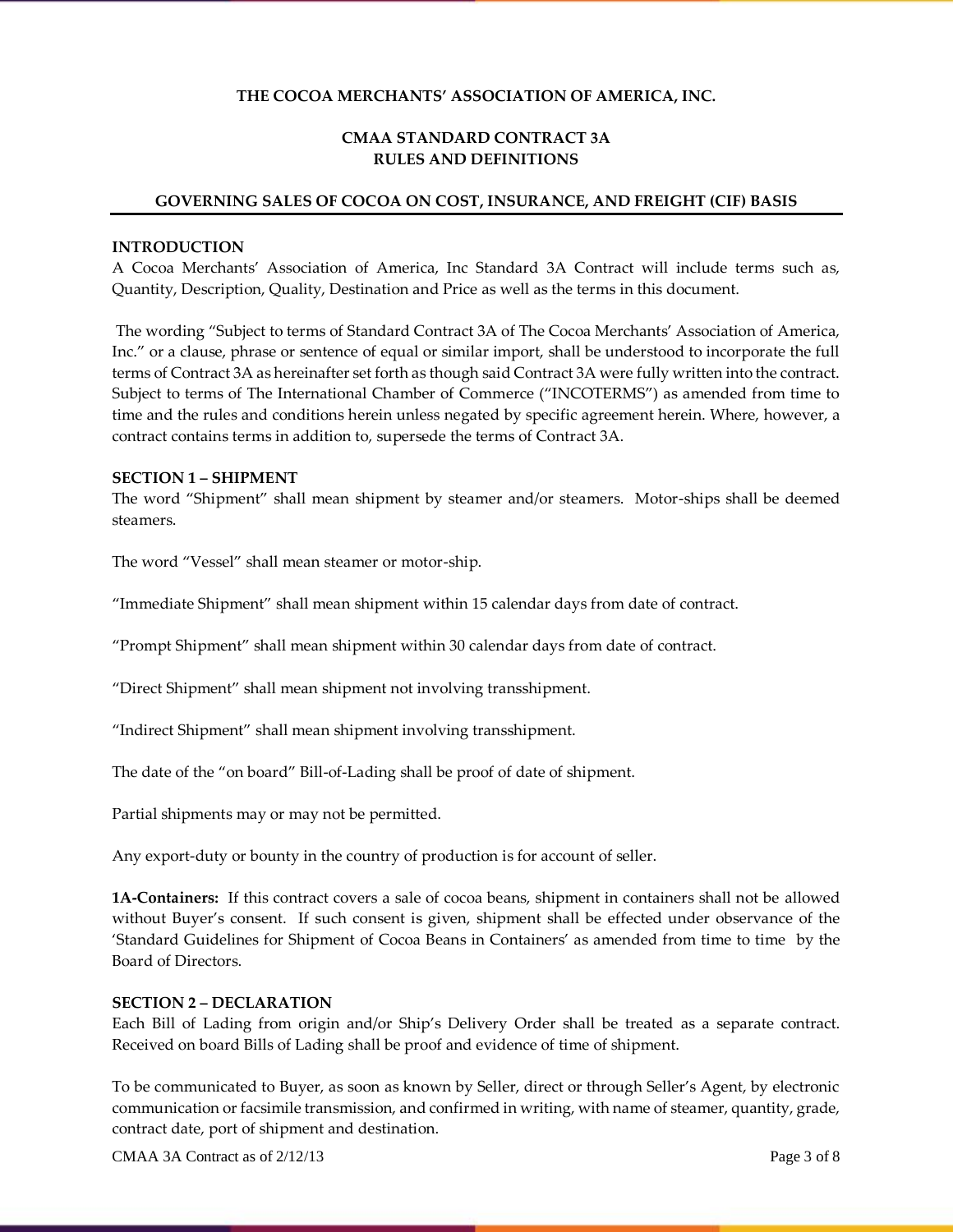Seller shall be entitled to declare a shipment against this contract, ship lost or not lost.

Declarations shall be binding upon Seller and Buyer and cannot be changed except by mutual consent.

Declarations are subject to typographical error.

If the Buyer has not received a declaration by midnight of the fourteenth calendar day after the shipping period, he may refuse any subsequent declaration and declare the Seller to be in default.

In the case of indirect shipments Seller must communicate to the Buyer the name of the vessel carrying the cocoa to its final bill of lading destination not later than seven calendar days prior to the scheduled arrival of said vessel.

**2-A Shipping Documents:** Unless mutually agreed otherwise by Seller and Buyer, usual shipping documents shall consist of a full set of clean on board ocean Bills of Lading, shipper's invoice, and, in the case of a c.i.f. contract, a valid insurance certificate for not less than the invoice value of the shipment.

#### **SECTION 3 – QUANTITIES AND WEIGHTS**

Shipped Weights shall mean the net weight of cocoa beans shipped in bags weighed immediately before shipment and recorded on the weight note together with the tare of the bags.

Shipping weights shall mean the nominal weight of a bag of cocoa according to the custom of the origin multiplied by the total number of bags shown on the Bill of Lading.

Landed weights shall mean the pro-rata weight of the full and sound bags landed applied to the total number of bags shipped as shown on the Bill of Lading.

If contract on basis of net shipping weights, any loss in weight exceeding net shipping weights is for account of Buyer. If contract is on the basis of a franchise, any loss in weight exceeding the %franchise over the net shipping weight is for the account of the Seller.

Claims for excess loss in weight accompanied by certified official weights and tares shall be submitted and settled promptly.

If contract on basis of net landed weights, any variation from net invoice weight to be adjusted at contract price.

Provisional invoices, if any, shall normally be on the basis of \_\_% of shipping weights.

Final invoice shall be established promptly upon determination of final outturn weights.

Claims and final invoices to be established on the basis of the landed net weights of full, sound bags but applied to the whole parcel.

Cocoa to be weighed within 15 working days after completion of discharge of the vessel or release by U.S. Government, whichever occurs latest.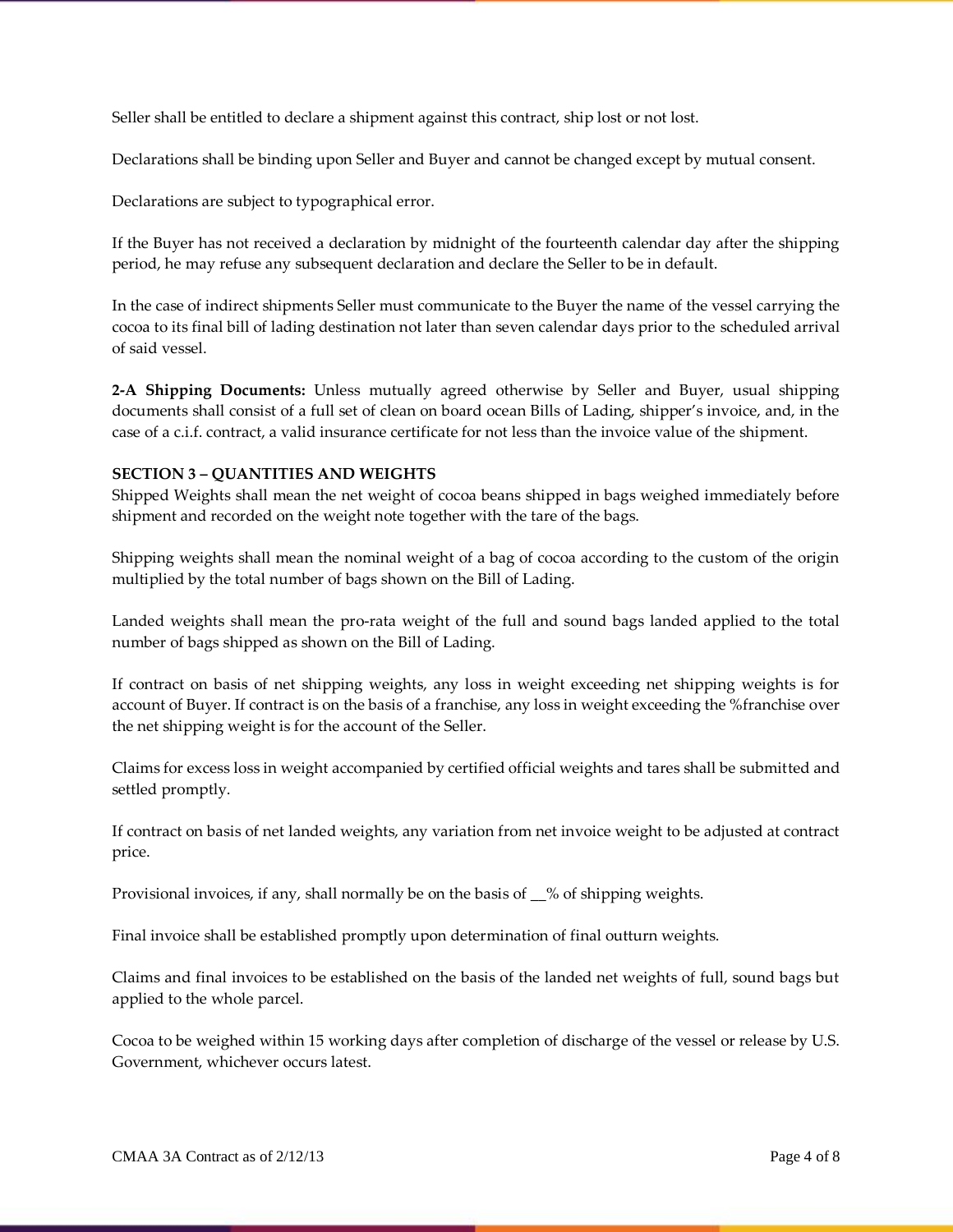In case Buyer has consented to shipment of this cocoa in containers, cocoa to be weighed within 15 working days after completion of discharge of the vessel or release by U.S. Government, or 15 working days after completion of stripping of the container, whichever occurs latest.

The words "about" or "more or less" when used to define quantities and/or weights contracted for, shall mean the nearest amount which Seller can fairly and reasonably deliver, but no excess or deficiency shall be greater than three percent. This leeway shall be void whenever a contract is liquidated by payment of difference between purchase and sale prices, in lieu of shipment or tender. Unless otherwise stipulated, a ton shall be 2,240 lbs. net. If metric tons are specified, a ton shall be 2,204.6 lbs. net.

# **SECTION 4 – PACKAGING**

If this contract covers a sale of cocoa beans, beans to be packed in clean, sound, new gunny bags of sufficient strength, or in bags of such other material as is typical for their origin. Bags fabricated from ribbon weave polypropylene or other plastic material not permitted without Buyer's consent.

# **SECTION 5 – PAYMENT**

All invoices are payable in US Dollars unless otherwise agreed by Buyer and Seller. In the event of the steamer becoming a casualty, payment shall be made by Buyer for full invoice value, net shipping weights, against usual shipping documents on presentation.

#### **SECTION 6 - INSURANCE**

If contract on a COST, INSURANCE, FREIGHT basis:

Marine insurance shall be covered by Seller at the price of this contract with Lloyds and/or equivalent first class underwriters or insurance companies, for whose solvency Seller is not to be responsible, on the terms of and according to the Institute of London Underwriters' Cargo Clauses (extended cover) with particular average (warehouse to warehouse), including theft, pilferage, short and non-delivery, shipowners' liability, and loss or damage by freshwater, oil, other cargo, sweat, hookhole and other loss or damage however arising, whether by perils of the sea or otherwise all irrespective of percentage; including war, riots, strikes and civil commotions as per Institute War Clauses and Strike Clauses (extended cover) current and available at time of shipment. Insurance policy to be made available in English translation promptly, upon Buyers' request.

All claims after adjustment payable in United States currency in New York.

If contract on a COST AND FREIGHT basis:

In the case of cost and freight contracts only, satisfactory letter of guarantee (or policy of insurance) if required, to be promptly deposited with Seller for his security.

#### **SECTION 7 - QUALITY**

Cocoa to be equal to contract description; however, bona fide shipments inferior thereto, provided within the standards of the U.S. Government, shall be accepted by the Buyer subject to an allowance to be fixed, if necessary, by arbitration in New York as herein specified.

Claims for inferior quality must be made and arbitration samples, if required, drawn within 15 working days after the cocoa is discharged from vessel or released by the U.S. Government, whichever occurs latest, and in any event prior to removal of cocoa from dock. If this contract covers the sale of cocoa in containers, and said claims must be made and such samples must be drawn within 15 working days after stripping of the container, even if the container has been removed from the dock for stripping. Failing amicable

CMAA 3A Contract as of  $2/12/13$  Page 5 of 8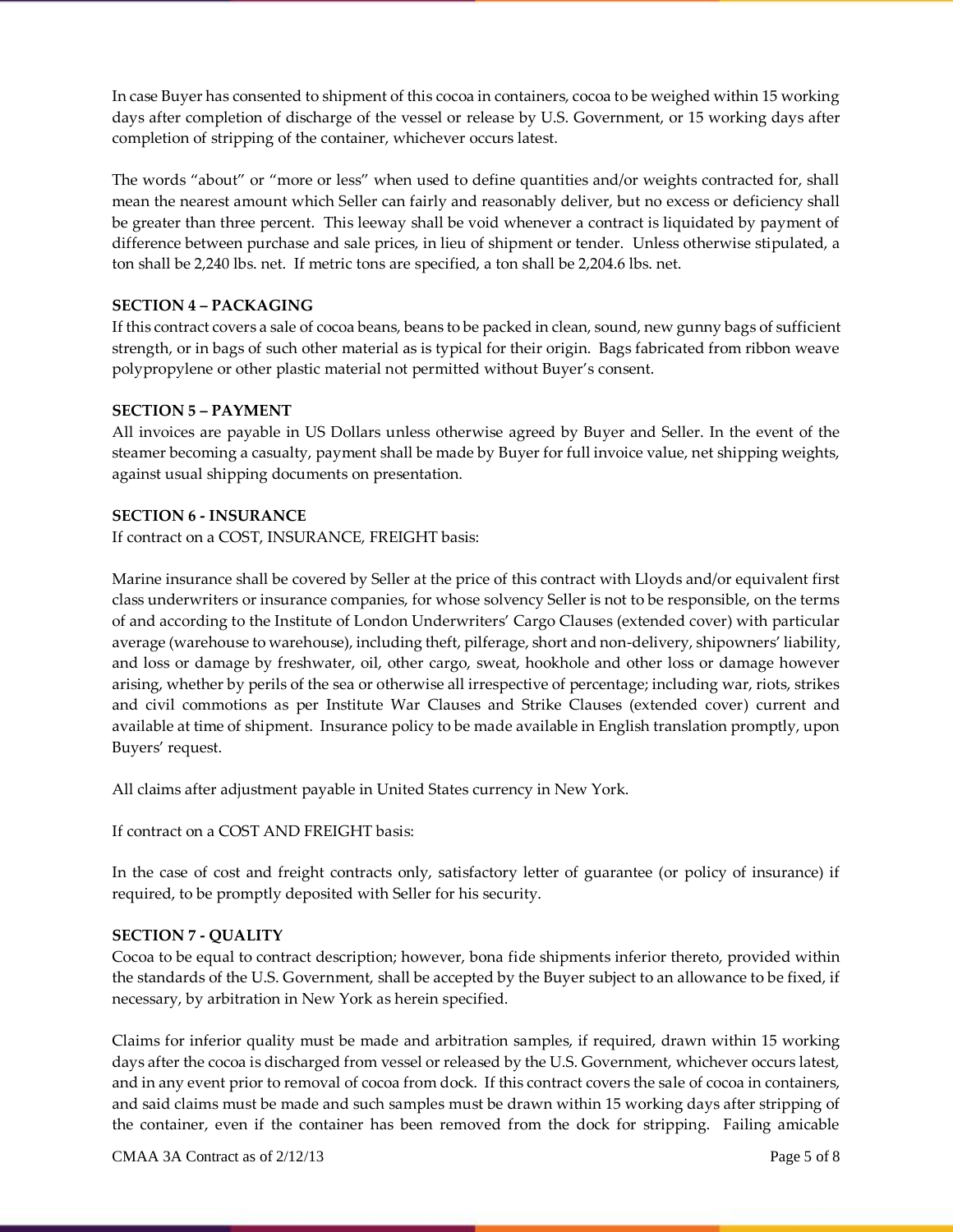adjustment, demand for arbitration-which may be submitted in writing or electronic communication - must be made not later than 30 calendar days after such removal or release.

Cocoa shipped against this contract is guaranteed by Seller to pass inspection by and comply with the standards of the U.S. Government.

In the event, however, that a shipment is detained by the Government solely on account of infestation, Buyer shall promptly arrange for fumigation. If the Government releases the shipment after such fumigation, the Buyer shall accept the cocoa, Seller paying all costs incurred in connection with fumigation. If the Government refuses release, Buyer may reject the cocoa and all costs incurred in connection with fumigation shall be paid by the Seller.

If the cocoa is to be processed by the buyer, buyer agrees that they will clean the contracted cocoa as part of the manufacturing process. If the cocoa is not being processed by the buyer, buyer agrees that any contract for sale of the shipment shall include this provision.

Where a shipment of cocoa against this contract is rejected by Buyer because

- (a) entry or release has been refused by U.S. Government,
	- or
- (b) by mutual agreement or at arbitration

Seller shall, upon Buyer's demand, replace such cocoa within the contract period by delivery at destination specified herein, and/or by shipment from origin or any intermediate point, within 30 days after either of the contingencies enumerated under (a) or (b) has been established, whichever is the later period. Buyer shall hold in custody such unacceptable cocoa for the account of Seller until replacement and/or reimbursement for payment made against such cocoa, plus freight, insurance, labor, cartage, storage, interest and other bona fide expenses incurred by Buyer, have been paid; and Seller agrees to effect reimbursement of the principal amount of these expenses immediately upon Buyer's demand.

In the event that Seller cannot make replacement the contract shall be closed out as provided for under the heading "DEFAULTS".

#### **SECTION 8 - DEFAULTS**

When either party to a contract claims that a default has occurred, then failing an amicable settlement, the dispute shall be referred to arbitration pursuant to the arbitration rules of The Cocoa Merchants' Association of America, Inc. If it is decided that a default has occurred, the contract shall be closed out at a price and weight, which price shall be the estimated market value of the cocoa contracted for on the day the default occurred or is established, within the discretion of the arbitrators. The arbitrators shall have full discretion to fashion an award as they deem appropriate under the circumstances, including, but without limitation, an award of damages consisting of (i) the difference between the contract price and the closing out price; (ii) ordinary, special and/or consequential damages, and (iii) reasonable legal, professional and other costs incurred in connection with the default and/or arbitration and/or enforcement of an award. The award rendered shall be paid in cash or by certified funds within 15 working days, and payment shall constitute a final and complete settlement of all claims by either party in respect to said contract.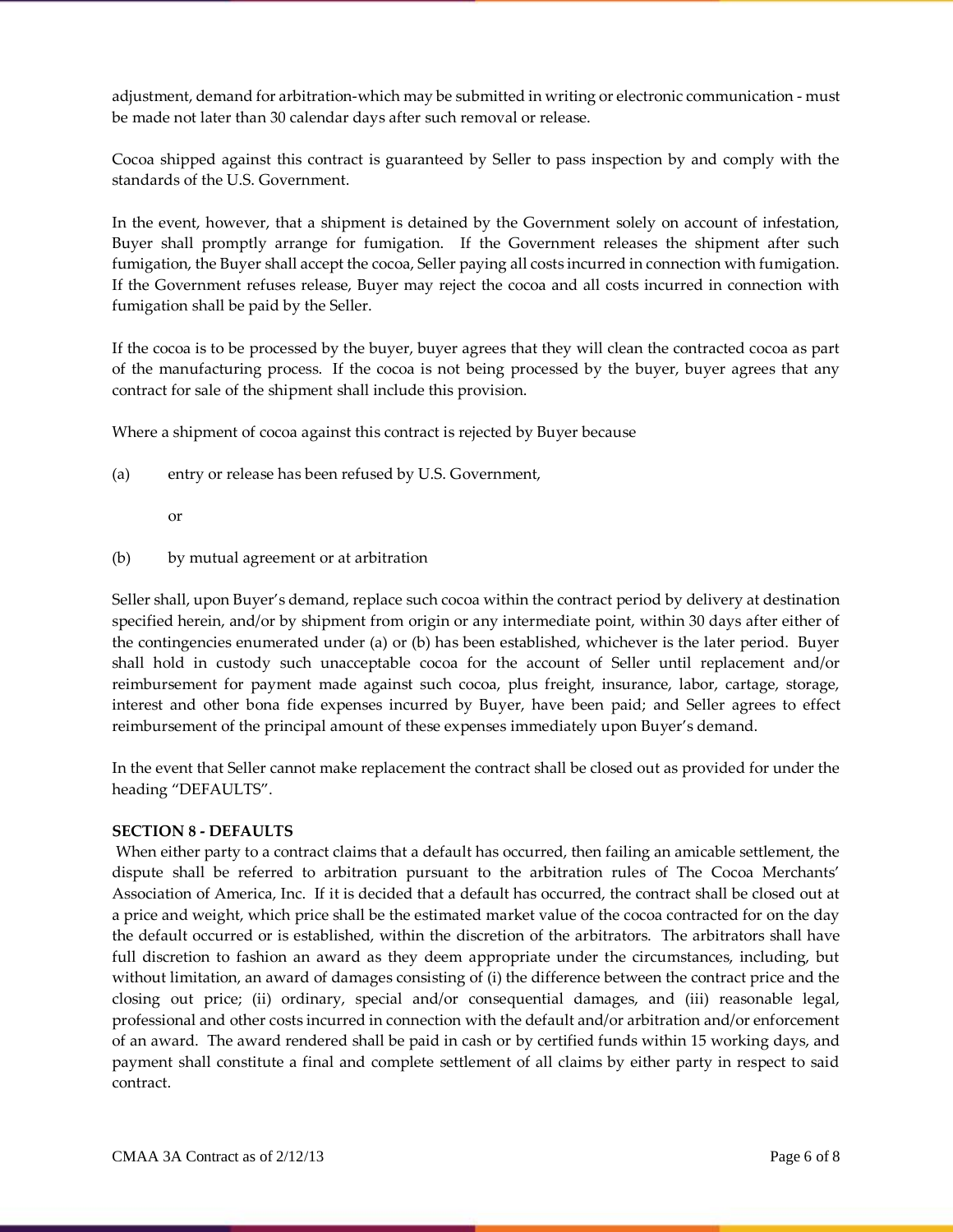#### **SECTION 9 - SUPERVISION**

Seller may appoint a representative to supervise weighing and sampling and must state the name of such representative in the advice of shipment, but should Seller not name his representative or should his representative fail to be present, after having received due notice of time and place of weighing and sampling, weights certified and samples sealed by sworn weighers and samplers provided by the Buyer shall be accepted by Seller.

Should Buyer fail to notify Seller's representative in accordance with this clause, shipping weights shall be accepted and no quality claim shall be admitted.

# **SECTION 10 – DUTIES, TAXES, ETC.**

Any export duty or other tax imposed by the Government of the exporting country or political subdivision thereof or any levy imposed under the International Cocoa Agreement is assumed and shall be paid by the Seller. Any import duty or other tax imposed by the U.S. Government or political subdivision thereof is assumed and shall be paid by the Buyer.

Unless otherwise stipulated, any charges incurred in weighing and sampling shall be for account of Buyer.

#### **SECTION 11 - MARKING**

Bags to be branded in English with the name of country of origin and otherwise to comply with laws and regulations of U.S. Government, in effect at time of shipment, governing marking of import merchandise. Any expense incurred by failure to comply with these regulations is to be borne by Seller.

#### **SECTION 12 – FORCE MAJEURE**

Should shipment be prevented or delayed owing to prohibition of exports, fire, strikes, lockouts, riots, war, revolution or other cases of "Force Majeure" the time of shipment shall be extended by 30 calendar days, but should the delay exceed 30 calendar days the Buyer shall have the option of canceling the contract for any quantity not shipped or of accepting the cocoa for shipment as soon as the cause for prevention or delay of shipment shall have been removed provided if such shipment be not effected within five months following the expiration date of the first month's extension the contract shall be automatically canceled for any quantity not shipped; such option to be declared in writing as soon as the Seller announces his inability to ship within the extended period, or, at latest, seven days after the extended period has expired, as reasonable time being allowed for passing on such announcements. Contract void if the Buyer fails to declare such aforesaid option as herein before provided. If required, Seller must produce conclusive evidence to establish his claim for extension.

# **SECTION 13 – INSOLVENCY OR OTHER FAILURE TO MEET ENGAGEMENTS**

In the event that

- (a) Buyer shall fail to make any payment required hereunder within three business days after its due date, or
- (b) at any time prior to the completion of this contract, there shall be filed by or against either party hereto, in any court, a petition in bankruptcy or insolvency or for reorganization or for appointment of a receiver or trustee of all or a portion of such party's property, or
- (c) at any time prior to completion of this contract,